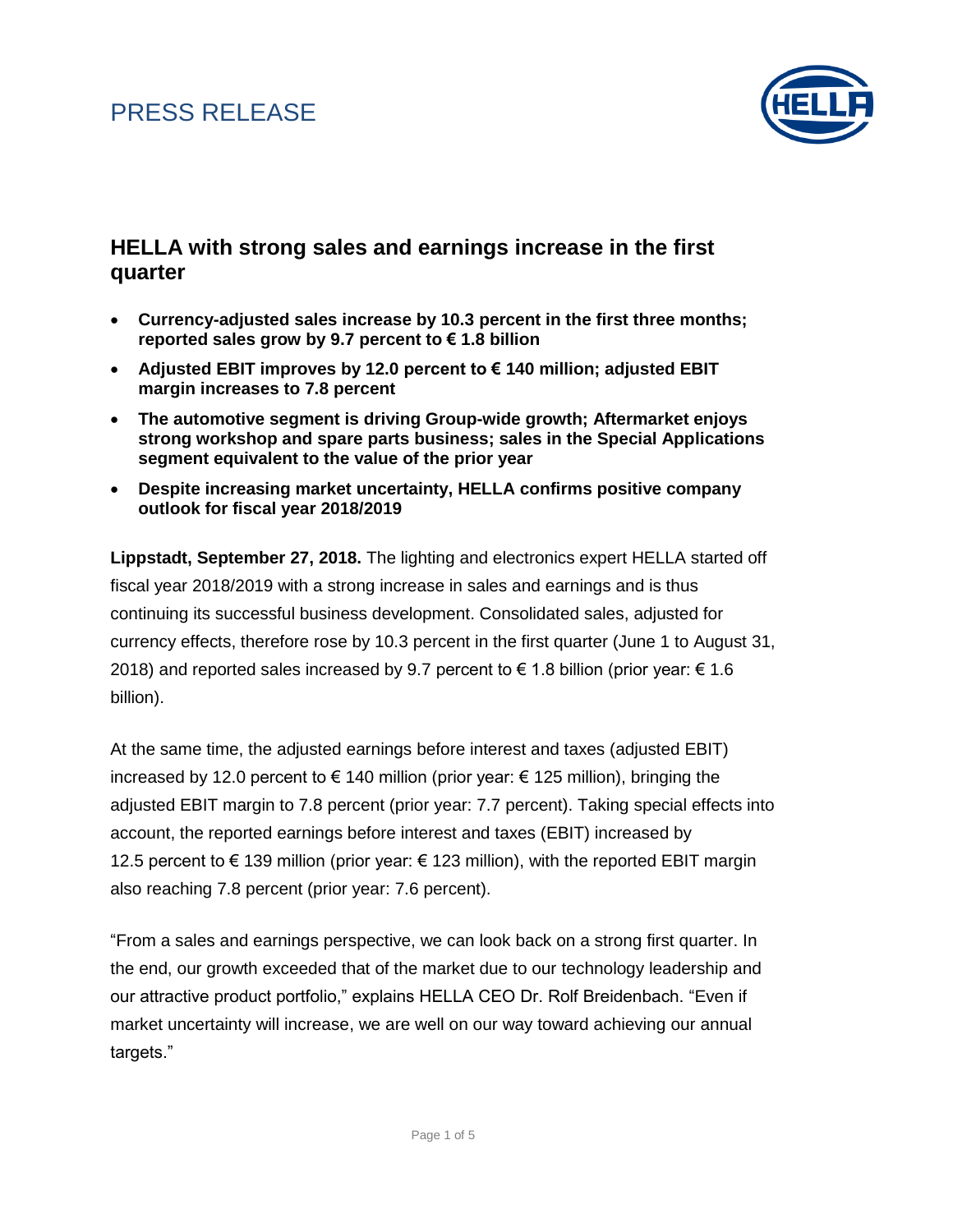

#### **Automotive segment drives Group-wide growth**

The automotive segment was the primary growth driver in the first quarter. Reported segment sales increased by 11.2 percent to  $\epsilon$  1.4 billion (prior year:  $\epsilon$  1.2 billion). The reasons for this increase include numerous production ramp-ups as well as the ongoing strong demand for innovative lighting systems and electronics solutions, particularly in the areas of driver assistance systems and energy management. In addition, the profitability of the segment improved. The adjusted EBIT increased by 16.1 percent to € 106 million (prior year: € 91 million). This equates to an increase in the adjusted EBIT margin to 7.6 percent (prior year: 7.3 percent).

#### **Aftermarket enjoys strong workshop and spare parts business**

In the Aftermarket segment, without taking the wholesale distribution business activities into consideration, reported sales increased by 6.8 percent to  $\epsilon$  174 million (prior year:  $\epsilon$  163 million) in the first three months. This sales increase resulted in particular from the strong demand for workshop products as well as positive sales trends in the independent spare parts business. In addition, the segment's adjusted EBIT improved by 9.3 percent to € 15 million (prior year: € 13 million), with the adjusted EBIT margin therefore reaching 8.4 percent (last year: 8.2 percent) in the first quarter.

#### **Special Applications sales equivalent to the value of the prior year**

Reported sales in the Special Applications segment reached around  $\epsilon$  100 million after the first three months and are therefore equivalent to the value of the prior year. The development trend particularly in the agricultural and construction vehicle area was strong in the first quarter, whereas the closing of the Australia plant had a reducing effect on sales. The segment's reported EBIT fell in the first quarter to  $\epsilon$  13 million due to the positive one-time effects of the first quarter last year (prior year:  $\epsilon$  16 million). The EBIT margin subsequently dropped to 12.8 percent (prior year: 16.1 percent).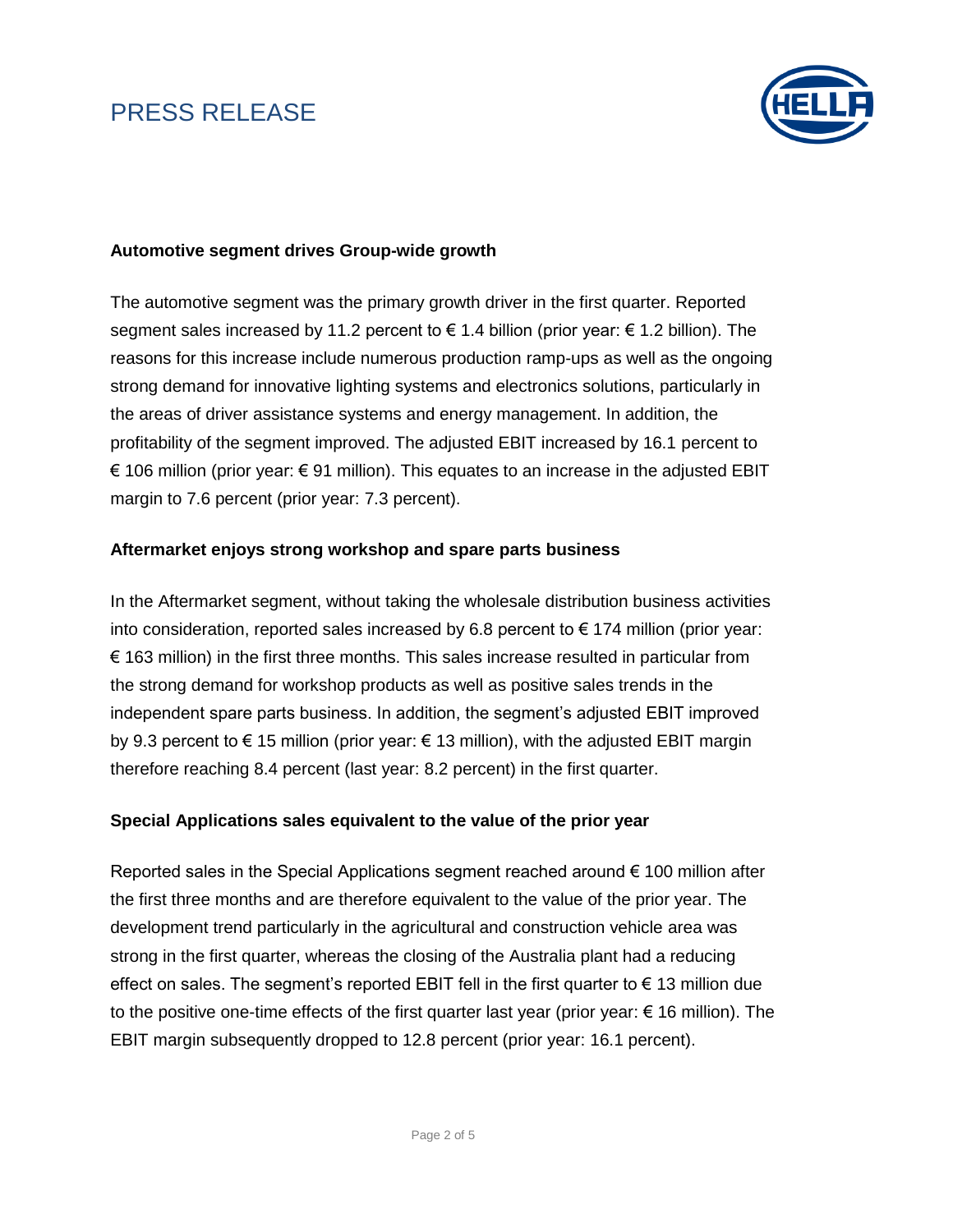

### **Positive company outlook confirmed after the first quarter**

After the first three months, HELLA confirms the positive company outlook for the current fiscal year 2018/2019 (June 1, 2018 to May 31, 2019). "We are currently experiencing a demanding, very dynamic industry environment, which is also causing ongoing increased uncertainty overall in the automotive industry," adds Dr. Rolf Breidenbach. "Nevertheless, due to our strong strategic positioning, we can confirm our forecast for the current fiscal year." HELLA will therefore continue to expect a currency and portfolio-adjusted sales growth as well as an adjusted EBIT increase of 5 to 10 percent each, and expects an adjusted EBIT margin that is approximately the equivalent to the value of the prior year.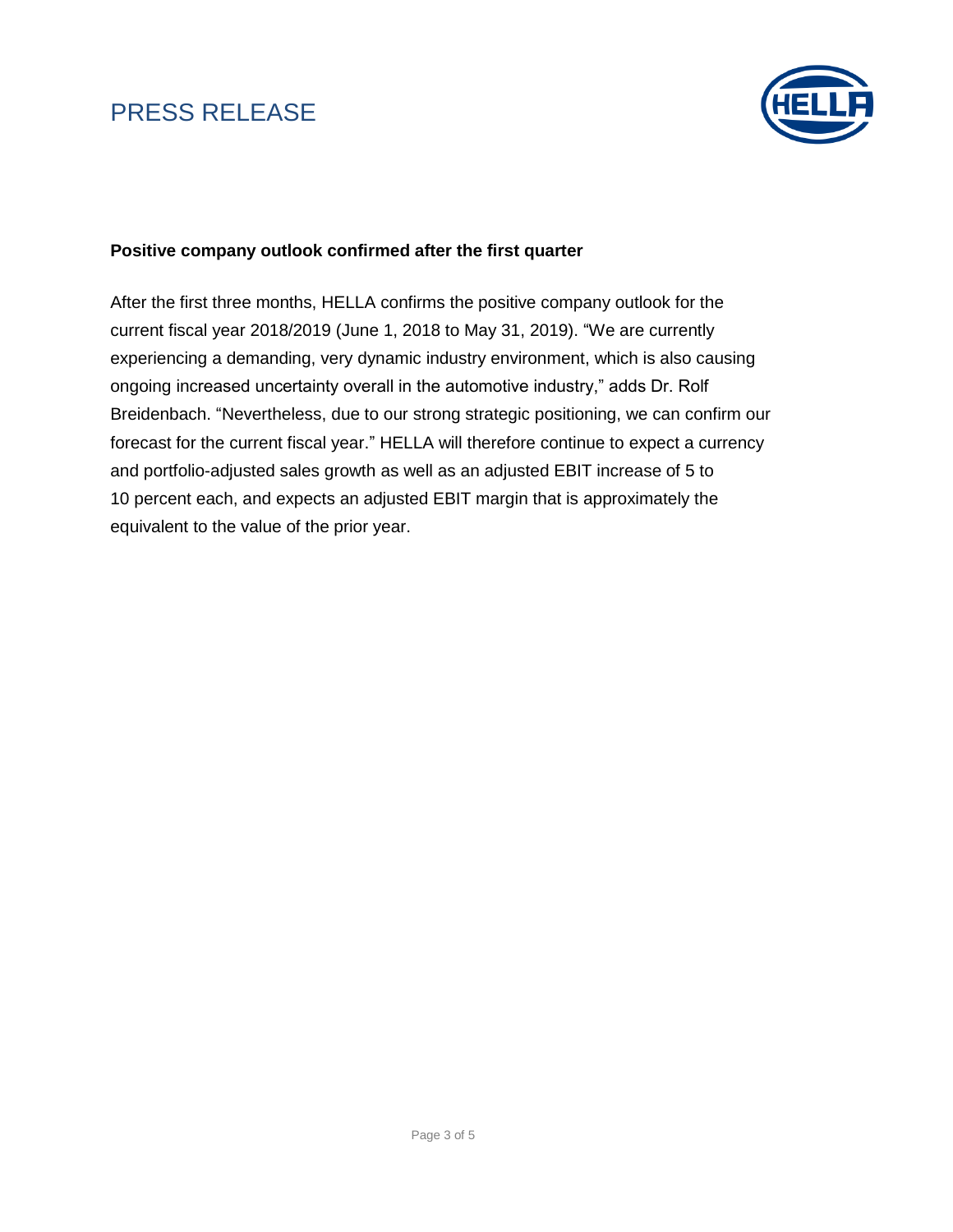

**Selected key financial figures in € millions or as a percentage of sales for the first three months (June 1 to August 31):**

|                                                                          | <b>Fiscal year</b><br>2018/2019 | <b>Fiscal year</b><br>2017/2018 | Change    |
|--------------------------------------------------------------------------|---------------------------------|---------------------------------|-----------|
| Reported consolidated sales                                              | 1,787                           | 1,629                           | $+9.7%$   |
| <b>Adjusted earnings before</b><br>interest and taxes (adjusted<br>EBIT) | 140                             | 125                             | $+12.0%$  |
| <b>Reported earnings before</b><br>interest and taxes (EBIT)             | 139                             | 123                             | $+12.5%$  |
| <b>Adjusted EBIT margin</b>                                              | 7.8%                            | 7.7%                            | $+0.1$ pp |
| <b>Reported EBIT margin</b>                                              | 7.8%                            | 7.6%                            | $+0.2$ pp |

*Where sums and percentages have been rounded, differences may arise as a result of commercial rounding.*

The financial report on the first quarter of fiscal year 2018/2019 can now be downloaded from the HELLA GmbH & Co. KGaA [website.](https://www.hella.com/hella-com/en/Quarterly-statements-and-reports-8741.html)